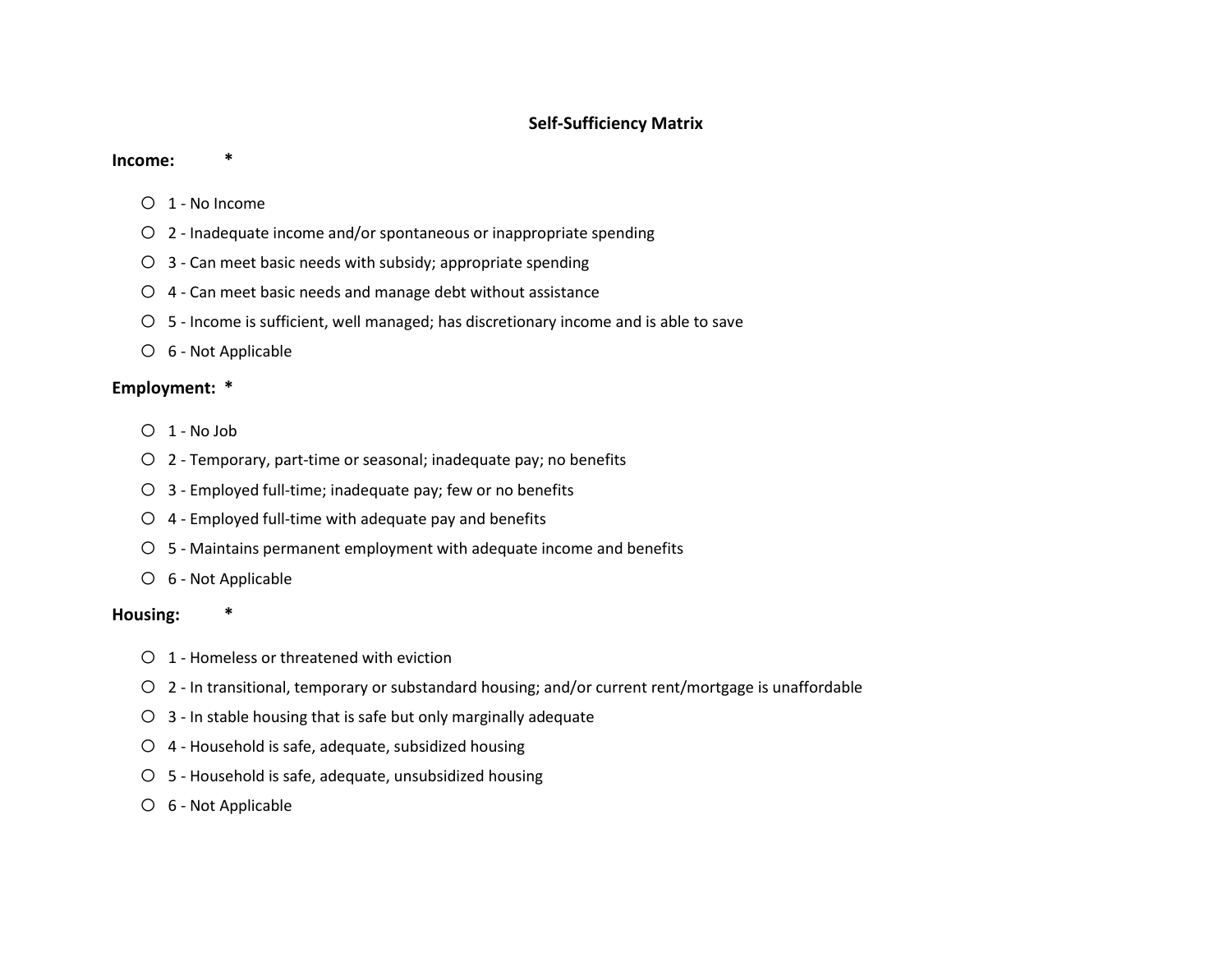#### **Food: \***

- o 1 No food or means to prepare it. Relies to a significant degree on other sources of free or low-cost food.
- o 2 Household is on food stamps
- o 3 Can meet basic food needs but requires occasional assistance
- $O$  4 Can meet basic food needs without assistance
- o 5 Can choose to purchase any food household desires
- o 6 Not Applicable

#### **Childcare: \***

- o 1 Needs childcare, but none is available/accessible and/or child is not eligible
- o 2 Childcare is unreliable or unaffordable; inadequate supervision is a problem for childcare that is available
- $\bigcirc$  3 Affordable subsidized childcare is available but limited
- o 4 Reliable, affordable childcare is available; no need for subsidies
- o 5 Able to select quality childcare of choice
- o 6 Not Applicable

## **Children's Education: \***

- o 1 -One or more eligible children not enrolled in school.
- o 2 One or more eligible children enrolled in school, but not attending classes.
- o 3 Enrolled in school, but one or more children only occasionally attending classes
- o 4 Enrolled in school and attending classes most of the time
- o 5 All eligible children enrolled and attending on a regular basis and making progress
- o 6 Not Applicable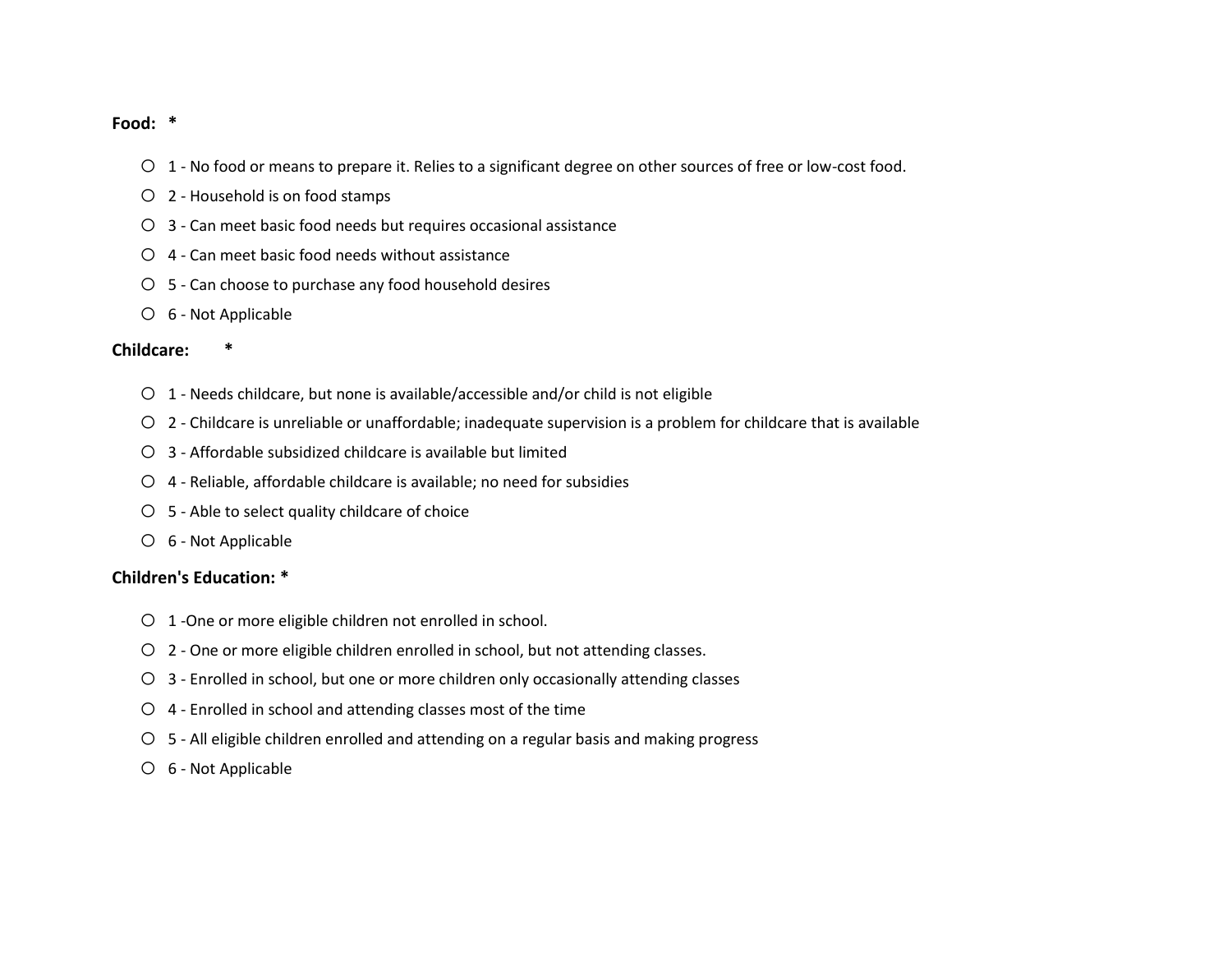### **Adult Education: \***

- o 1 Literacy problems and/or no high school diploma/GED are serious barriers to employment
- o 2 Enrolled in literacy and/or GED program and/or has sufficient command of English to where language is not a barrier to employment
- o 3 Has high school diploma/GED
- o 4 Needs additional education/training to improve employment situation and/or to resolve literacy problems to where they are able to function effectively in society
- o 5 Has completed education/training needed to become employable. No literacy problems.
- o 6 Not Applicable

### **Legal: \***

- $O$  1 Current outstanding tickets or warrants or other serious unresolved legal issues
- $\circ$  2 Current charges/trial pending; noncompliance with probation/parole/legal issues impacting housing qualifications
- o 3 Fully compliant with probation/parole terms/ past non-violent felony convictions/ working on plan to resolve other legal issues
- o 4 Has successfully completed probation/parole within past 12 months; no new charges filed; recently resolved other legal issues.
- o 5 No felony criminal history and/or no active criminal justice involvement in more than 12 months
- o 6 Not Applicable

#### **Health Care: \***

- $O$  1 No medical coverage with immediate need
- o 2 No medical coverage and great difficulty accessing medical care when needed. Some household members may be in poor health
- o 3 Some members (e.g. Children) on Medicaid or other state-sponsored health insurance program.
- $\circ$  4 All members can get medical care when needed but may strain budget
- $\circ$  5 All members are covered by affordable, adequate health insurance
- o 6 Not Applicable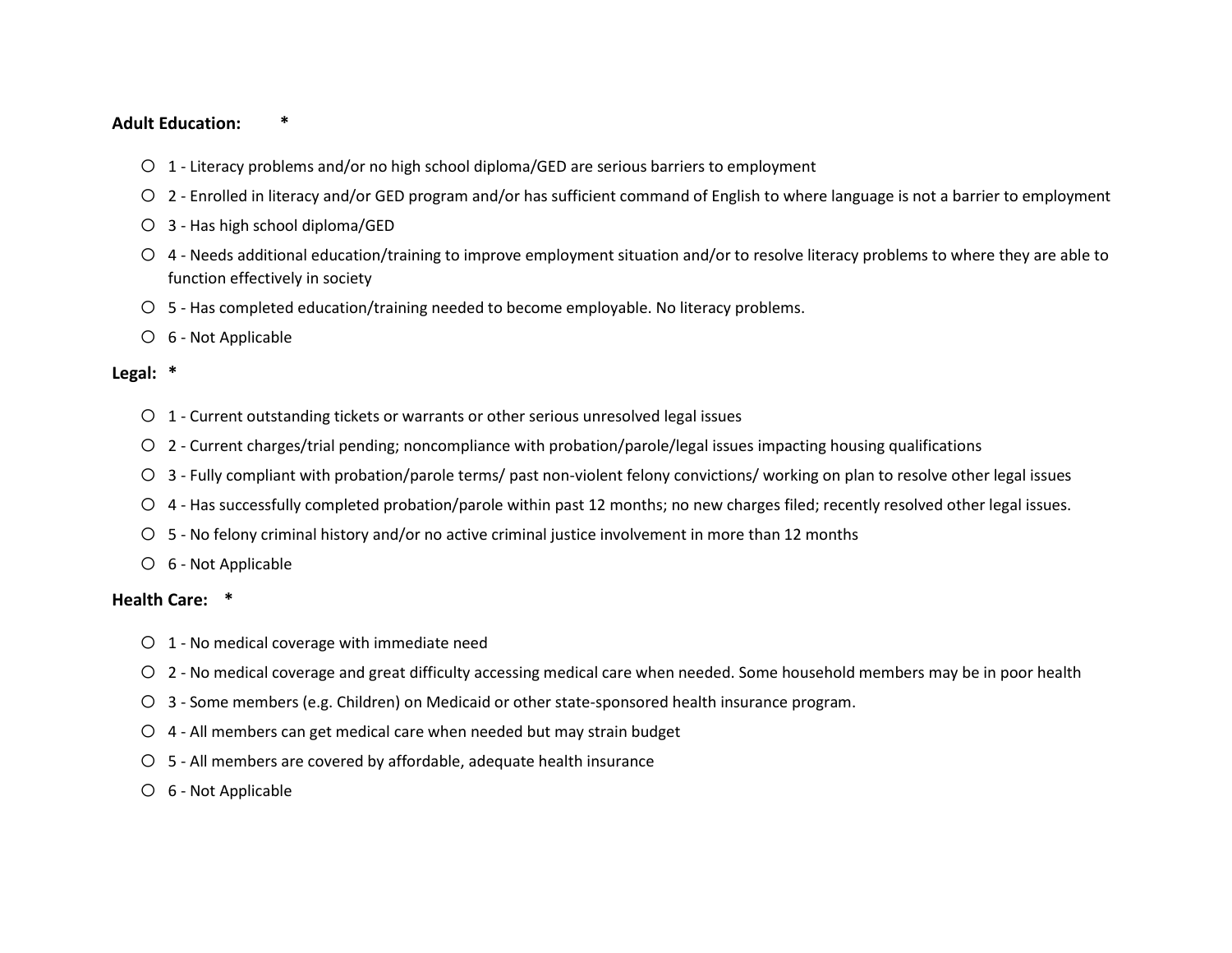## **Life Skills: \***

- o 1 Unable to meet basic needs such as hygiene, food, activities of daily living
- $\circ$  2 Can meet a few but not all needs of daily living without assistance
- $\circ$  3 Can meet most but not all daily living needs without assistance
- $\circ$  4 Able to meet all basic needs of daily living without assistance
- $\circ$  5 Able to provide beyond basic needs of daily living for self and family
- o 6 Not Applicable

## **Mental Health: \***

- o 1 Danger to self or others; recurring suicidal ideation; experiencing severe difficulty in day-to-day life due to psychological problems
- o 2 Recurrent mental health symptoms that may affect behavior but not a danger to self/others; persistent problems with functioning due to mental health symptoms
- o 3 Mild symptoms may be present but are transient; only moderate difficulty in functioning due to mental health problems
- o 4 Minimal symptoms that are expectable responses to life stressors; only slight impairment in functioning
- o 5 Symptoms are absent or rare; good or superior functioning in wide range of activities; no more than every day problems or concerns
- o 6 Not Applicable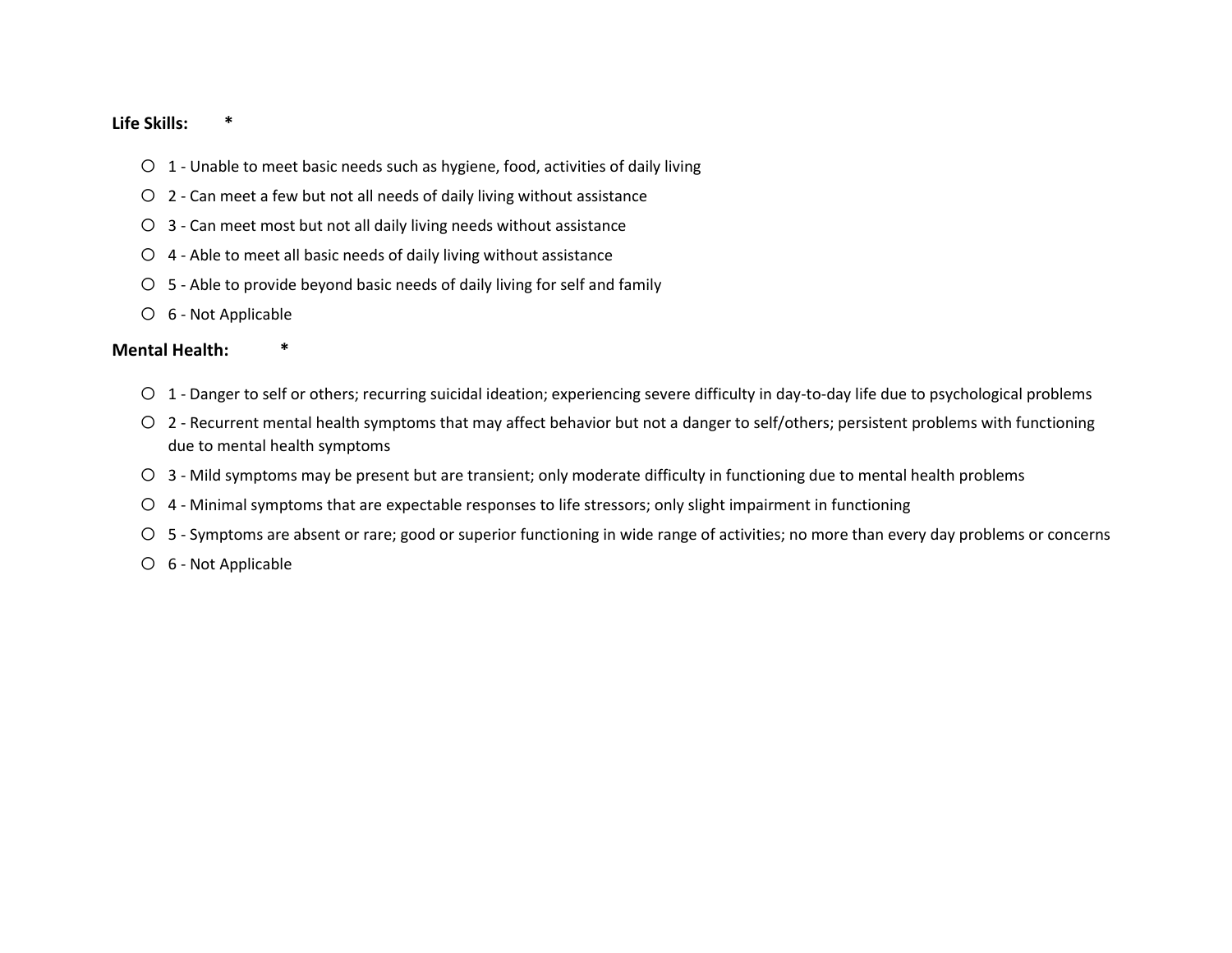## **Substance Abuse: \***

- o 1 Meets criteria for severe abuse/dependence; resulting problems so severe that institutional living or hospitalization may be necessary
- o 2 Meets criteria for dependence; preoccupation with use and/or obtaining drugs/alcohol; withdrawal or withdrawal avoidance behaviors evident; use results in avoidance or neglect of essential life activities
- o 3 Use within last 6 months; evidence of persistent or recurrent social, occupational, emotional or physical problems related to use (such as disruptive behavior or housing problems); problems that have persisted for at least one month
- o 4 Client has used during last 6 months but no evidence of persistent or recurrent social, occupational, emotional, or physical problems related to use; no evidence of recurrent dangerous use
- o 5 No drug use/alcohol abuse in last 6 months
- o 6 Not Applicable

## **Family Relations: \***

- o 1 Lack of necessary support from family or friends; abuse (DV, child) is present or there is child neglect
- o 2 Family/friends may be supportive but lack ability or resources to help; family members do not relate well with one another; potential for abuse or neglect
- o 3 Some support from family/friends; family members acknowledge and seek to change negative behaviors; are learning to communicate and support
- o 4 Strong support from family or friends; household members support each other's efforts
- o 5 Has healthy/expanding support network; household is stable and communication is consistently open
- o 6 Not Applicable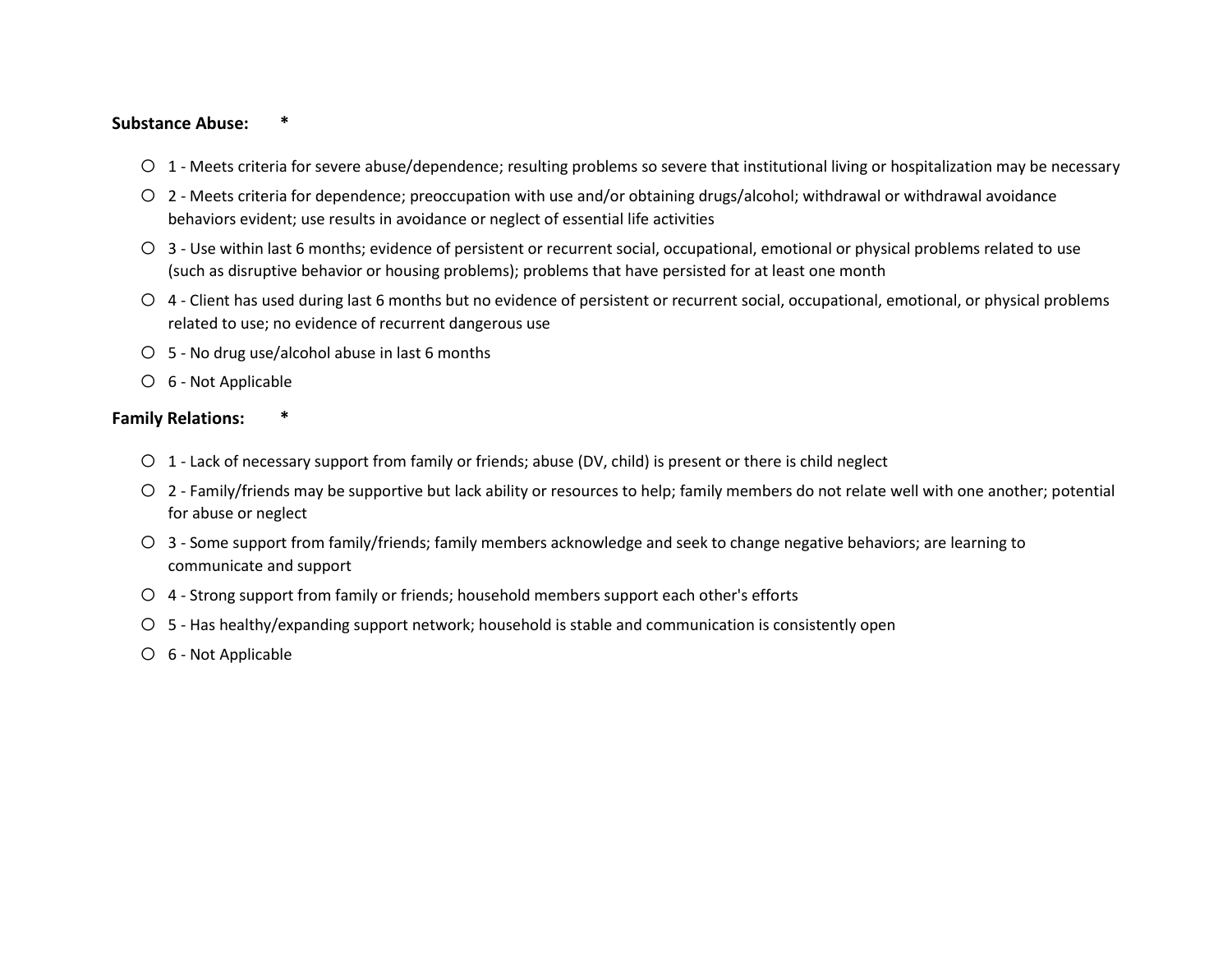#### **Mobility: \***

- $O<sub>1</sub>$  No access to transportation, public or private; may have car that is inoperable
- o 2 Transportation is available but unreliable, unpredictable, unaffordable; may have car but no insurance, license, etc.
- o 3 Transportation is available and reliable but limited and/or inconvenient; drivers are licensed and minimally insured
- $\circ$  4 Transportation is generally accessible to meet basic travel needs
- $O$  5 Transportation is readily available and affordable; car is adequately insured
- o 6 Not Applicable

#### **Community Involvement: \***

- o 1 Not applicable due to crisis situation; in "survival" mode
- o 2 Socially isolated and/or no social skills and/or lacks motivation to become involved
- o 3 Lacks knowledge of ways to become involved
- o 4 Some community involvement (advisory group, support group) but has barriers such as transportation, childcare issues
- o 5 Actively involved in community
- o 6 Not Applicable

## **Safety: \***

- o 1 Home or residence is not safe; immediate level of lethality is extremely high; possible CPS involvement
- $\circ$  2 Safety is threatened / temporary protection is available; level of lethality is high
- $\circ$  3 Current level of safety is minimally adequate; ongoing safety planning is essential
- o 4 Environment is safe,however, future of such is uncertain; safety planning is important
- $O$  5 Environment is apparently safe and stable
- o 6 Not Applicable